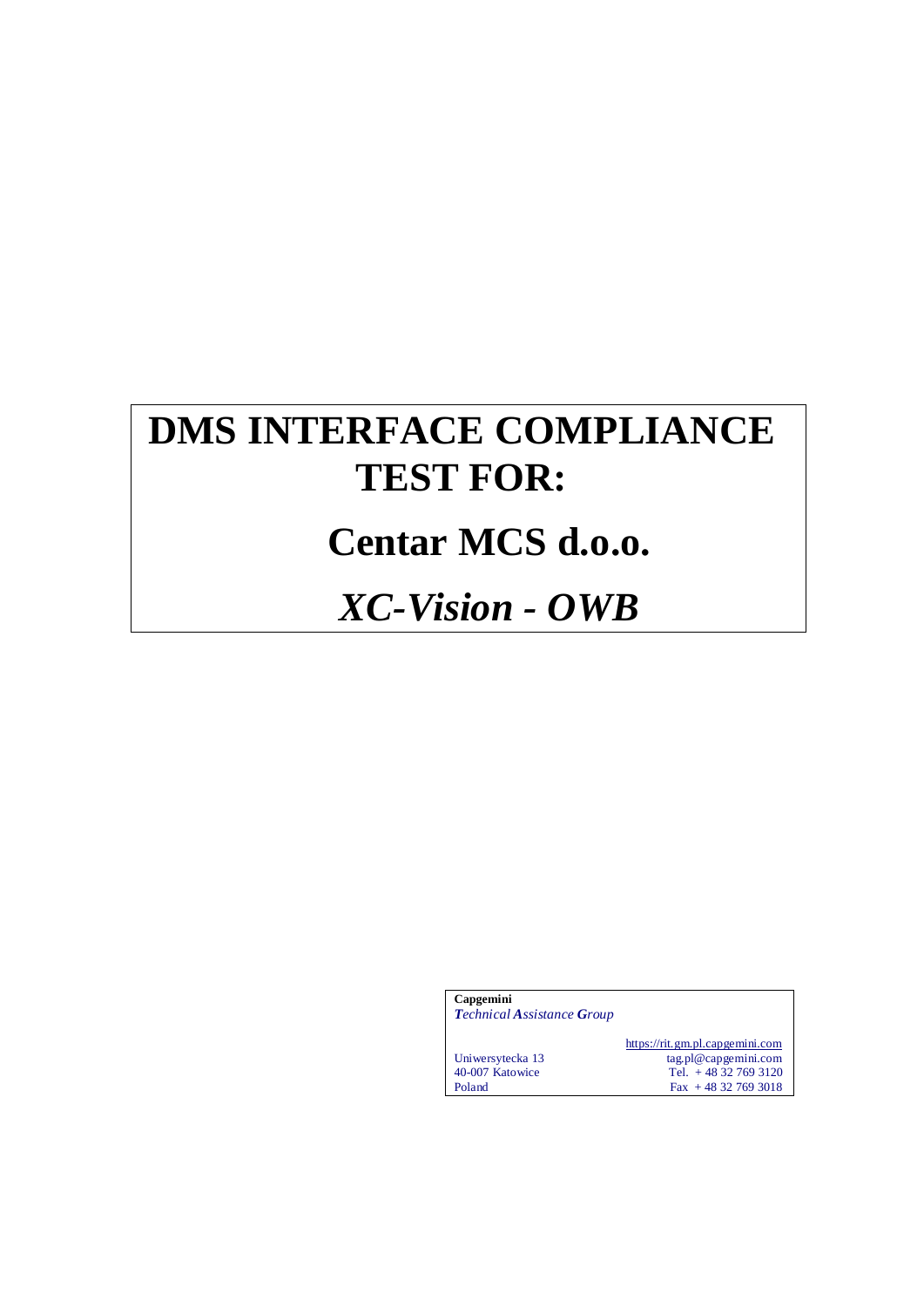



#### $2.1.$  $2.2.$  $3.1.$ 4.1.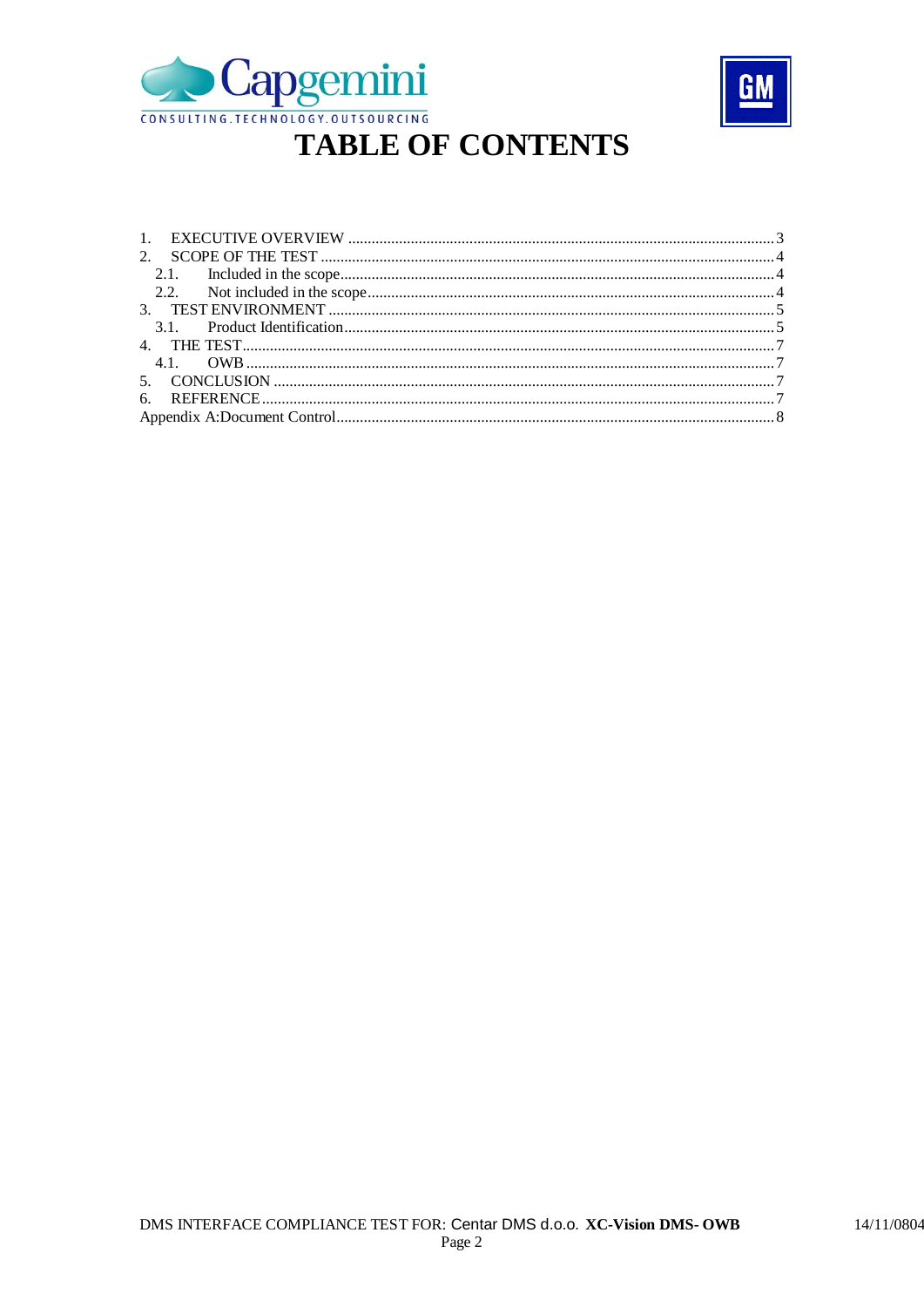



## **1. EXECUTIVE OVERVIEW**

This document gives an overview of the results of the tests to check whether the DMS integration complies with the standards of General Motors (GM).

The compliance test has been performed for the *XC-Vision* , developed by Centar MCS d.o.o. Communicating with GM via Exchange 1.1.

Following interface was tested against the GM standards during the tests:

OWB

The following tested interface is compliant with the standards of GM:

OWB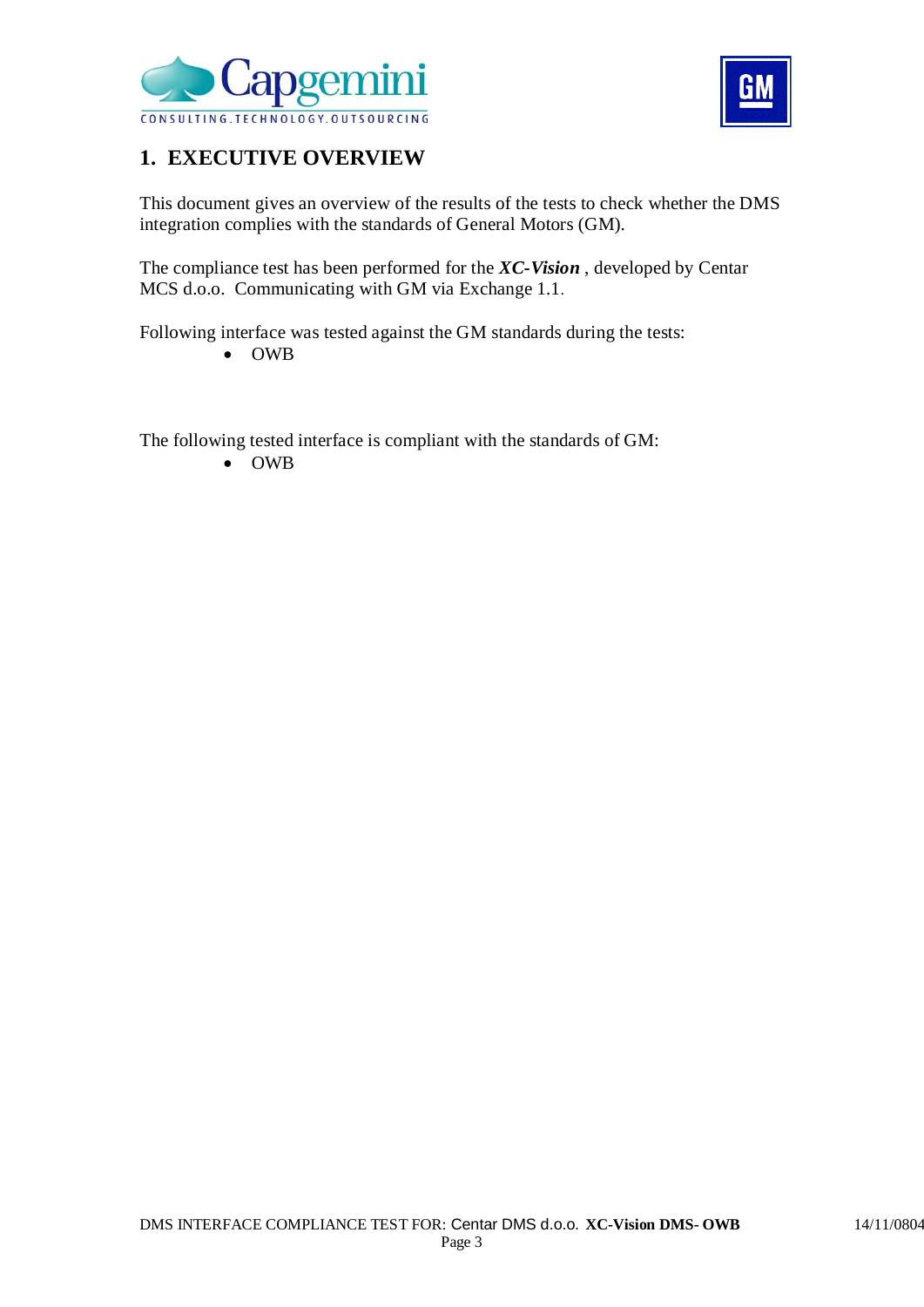



## **2. SCOPE OF THE TEST**

## **2.1.Included in the scope**

During the tests TAG verified for below interface that the DMS was able to generate the data with the correct record layouts (GM standards) or accepts data in its expected formats (GM standards), with double check made manually:

OWB

### **2.2. Not included in the scope**

- In depth test of the DMS User acceptance tests
- Reviewing the DMS user guidelines/documentation
- End-to-end testing.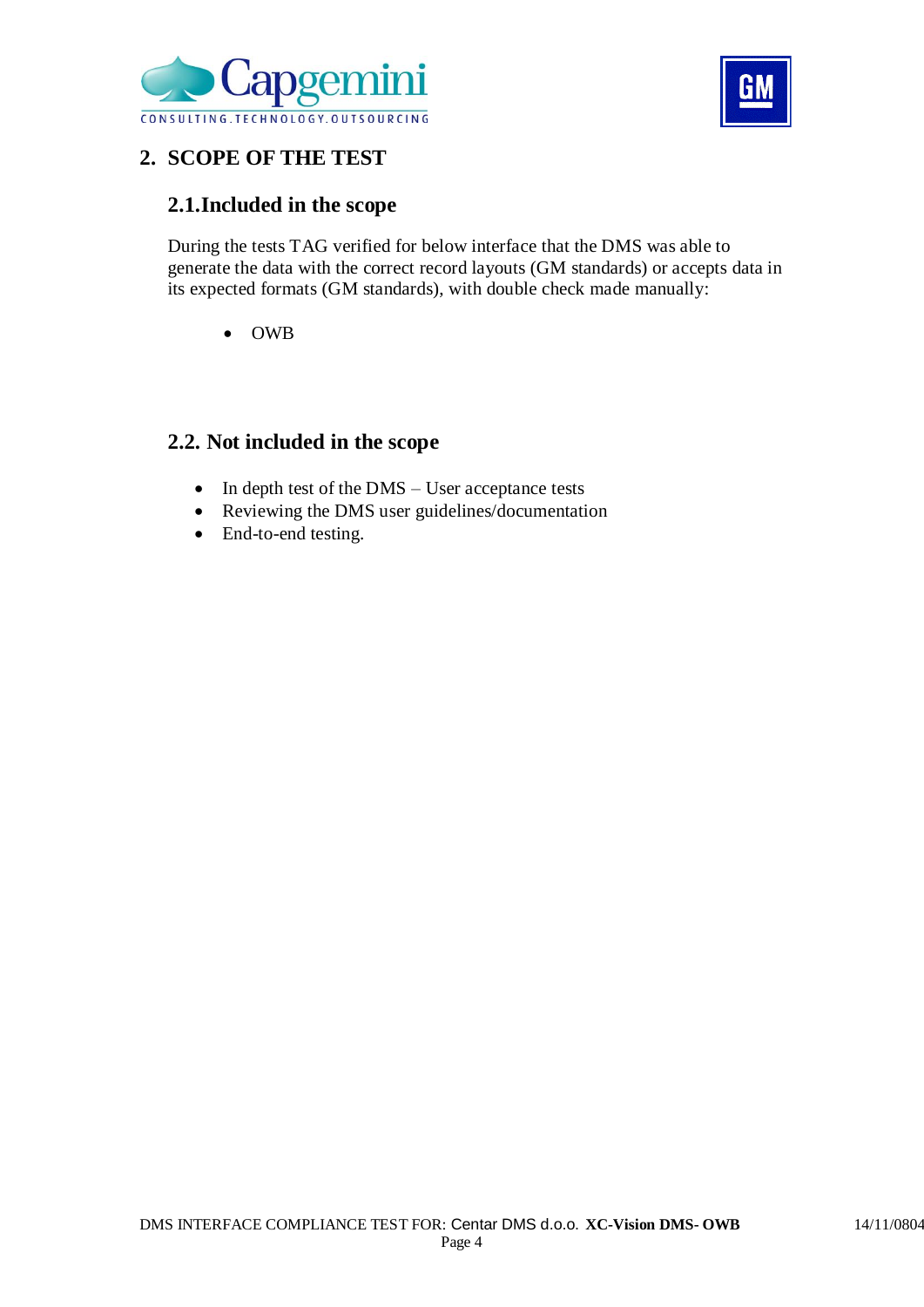



### **3. TEST ENVIRONMENT**

Tests were performed by establishing a remote connection over the public Internet with SSL support from the TAG test facilities to the DMS system using WEBEX application.

**Mr. Bojan Vuk** guided TAG through the DMS and demonstrated each interface, and performed transactions tests.

TAG team checked the record layouts and communication manually analyzing each record layout. The DMS system located at the vendor does not have a connection to the GM Intranet.

## **3.1.Product Identification**

## **XC-Vision DMS Description**

The DMS consists of more applications, services and web interfaces. It also uses more databases, some for configuration and model and some for actual useful data. The three main components are: commercial and financial component, workshop component and vehicle component. All of them have more modules. It depends on the dealer demands which modules are actually used.

The name of the entire DMS is *XC-Vision*.

#### **Module: AutoSalon Current version: 2.1.1**

*AutoSalon* is a module for vehicle management. It consists of vehicle warehouse management, stock list management (in warehouse and ordered), vehicle sales (quotes, invoices etc.) and customs management. This module has three separate applications. One for dispo and management, one for salesmen (quotes, sales, reservations etc.), and one web application which is allows dealers partners to view dealers stock and buy vehicles from dealer (ex. some used car dealer can view and order dealers cars). It also has a module for automated communication with *Lagermax.*

#### **Module: Servis Current version: 4.0.7.4**

*Servis* is a module for workshop management. It can admit vehicles for repair, make quotes for repair, make work orders and issue invoices for repair and parts, deal with warranties and workshop booking. This module also tracks labor hours and similar.

#### **Module: KOMPO Current version: 8.5**

*KOMPO* is module for commercial and financial business management. It is used for management of parts and general item warehouses, parts and general item ordering, retail and wholesale and bookkeeping. It has a web module which allows dealers partners to make orders for parts and other items.

#### **Module: XC-Light Current version: 8.2**

*XC-Light* is a module for fixed assets management, statistics, trackerpack and similar reporting jobs.

DMS INTERFACE COMPLIANCE TEST FOR: Centar DMS d.o.o. **XC-Vision DMS-OWB** 14/11/0804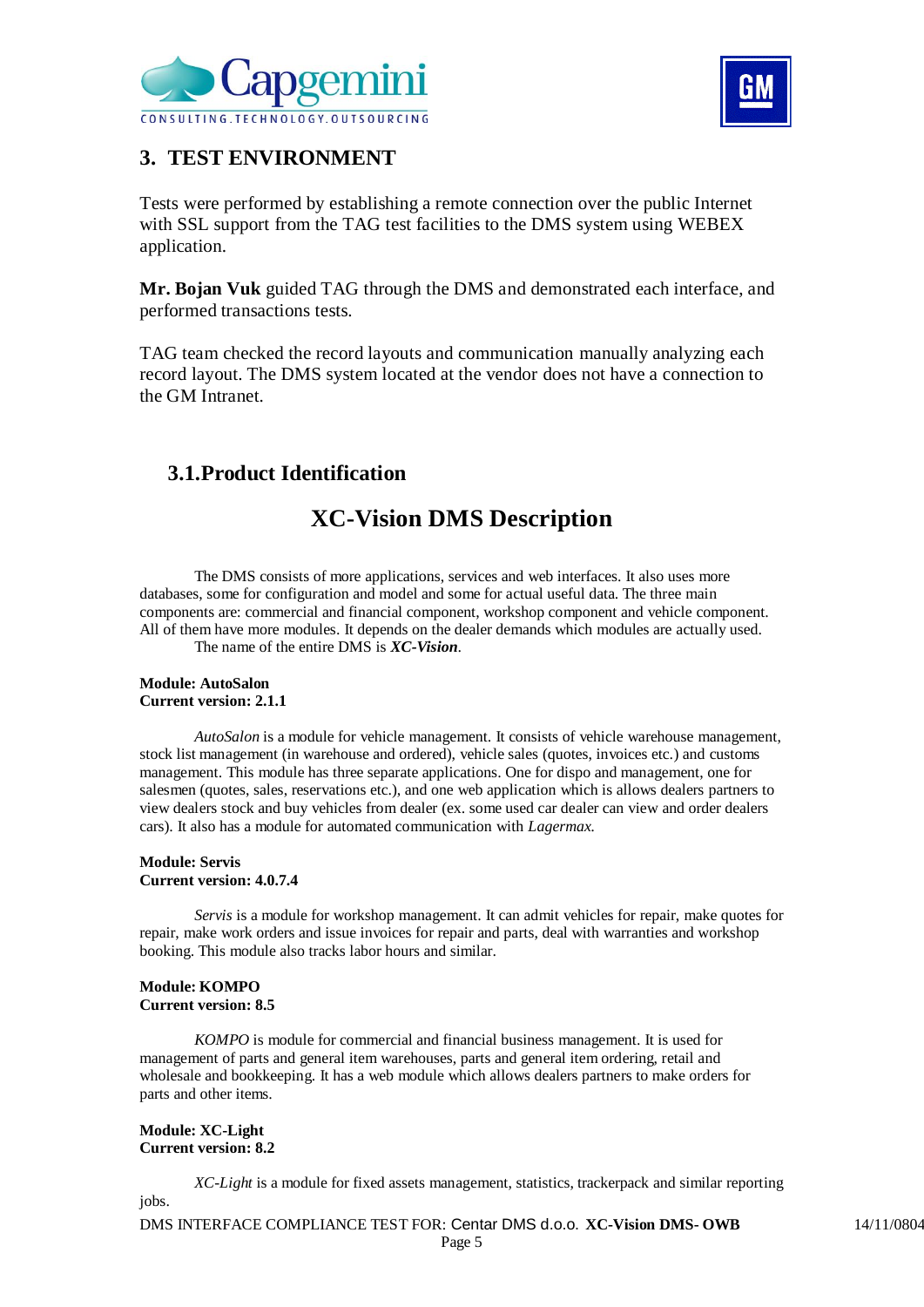



#### **Module: Partneri Current version: 3.0.4**

*Partneri* is a module for contact management. It tracks data from other modules (who bought what and when) and generates reports, mail merges, labels, e-mails, notifies about birthdays, generates list of phone calls to be made and similar.

#### **Module: WinPlaca Current version: 8.9.16**

*WinPlaca* is a module for employee management. It handles salaries and other concerned jobs.

#### **Module: MCSGMEX Current version: 1.0.0.14**

*MCSGMEX* is a module for communication with GM Exchange. It's a service application that monitors *Cyclone Activator's* folders for outbound messages and a database for inbound requests (generated by other applications). It has separate modules (ActiveX libraries) which register themselves for certain transactions within MCSGMEX service registry. These modules do the actual data reading and writing to and from the database. The service only packs and unpacks data located in payload and *mmd* files, performs character counts and UTF-8 conversions.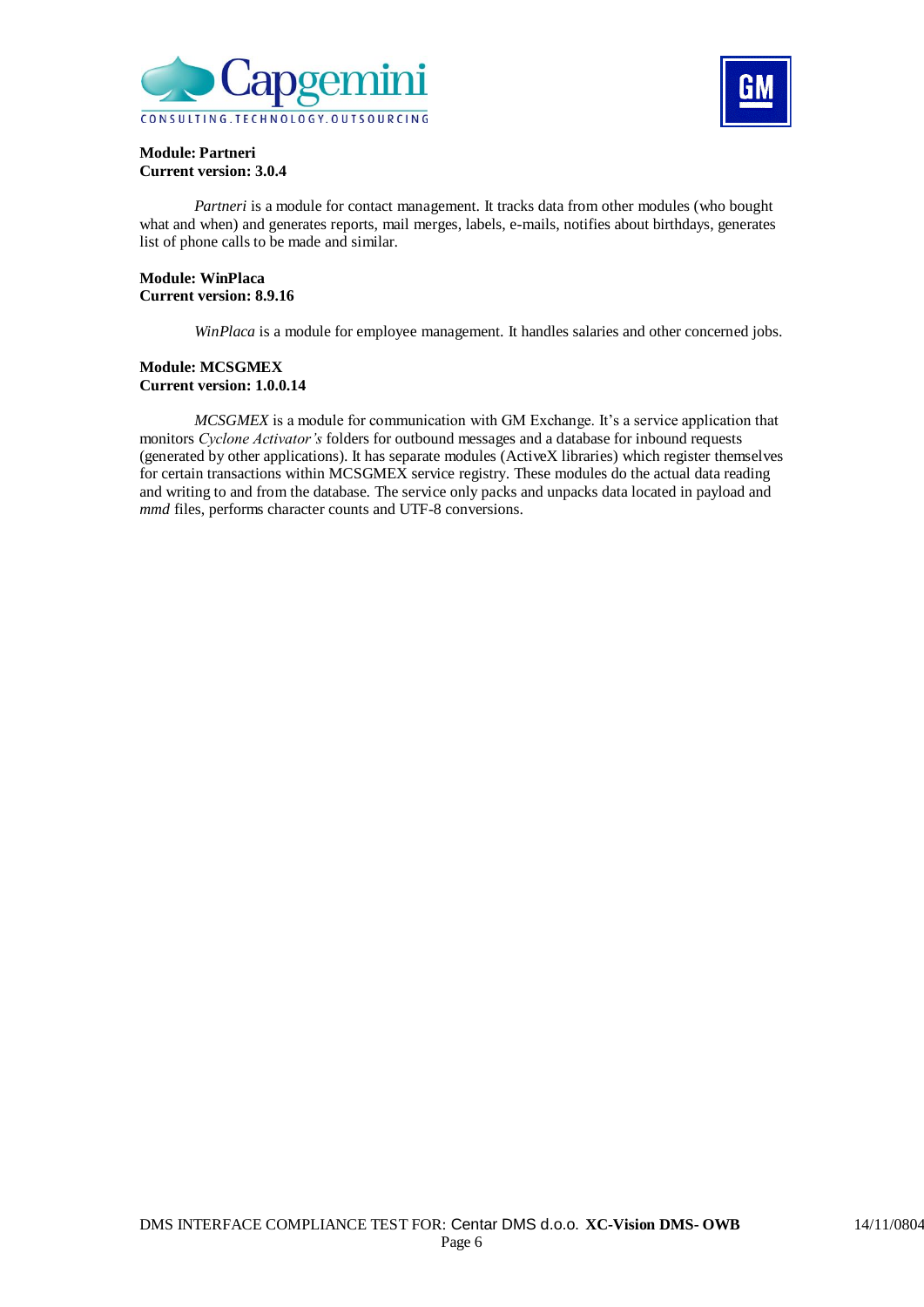



**4. THE TEST**

## **4.1.OWB**



This interface was tested **successfully**.

## **5. CONCLUSION**

The following tested interface is **compliant** with the standards of GM: OWB

### **6. REFERENCE**

All record layout documentation is available on the TAG website at https://rit.gm.pl.capgemini.com/